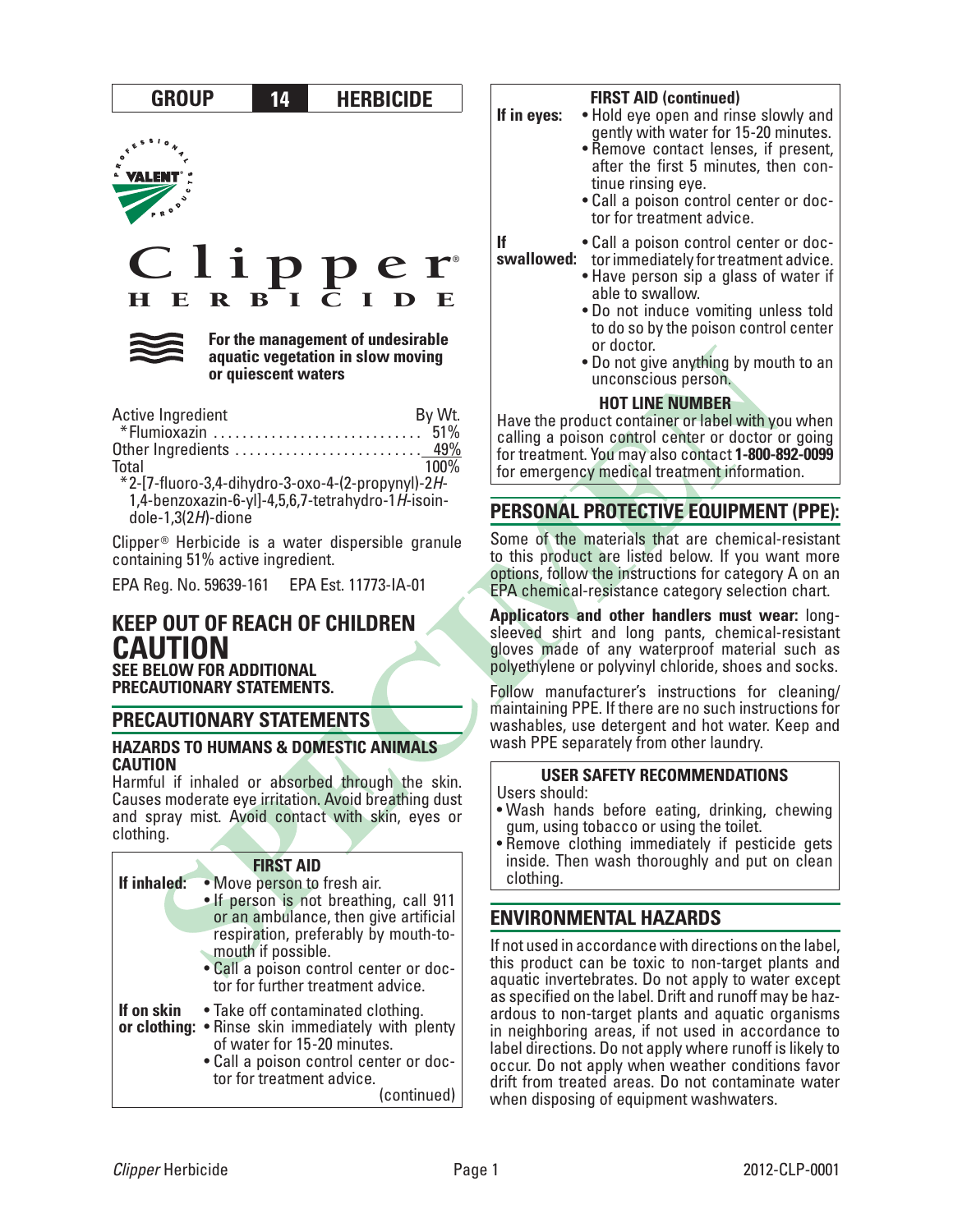This pesticide is toxic to plants and should be used strictly in accordance with the drift and runoff precautions on this label in order to minimize off-site exposures.

## **DIRECTIONS FOR USE**

It is a violation of Federal law to use this product in a manner inconsistent with its labeling.

## **READ ENTIRE LABEL. USE STRICTLY IN ACCOR- DANCE WITH PRECAUTIONARY STATEMENTS AND DIRECTIONS, AND WITH APPLICABLE STATE AND FEDERAL REGULATIONS.**

Do not apply this product in a way that will contact workers or other persons, either directly or through drift. Only protected handlers may be in the treatment area during application. For any requirements specific to your State or Tribe, consult the agency responsible for pesticide regulation.

#### **DISCLAIMER, RISKS OF USING THIS PRODUCT, LIMITED WARRANTY AND LIMITATION OF LIABILITY**

**MPORTANT: Read the entire Label including this Disclaimer, Risks of Using this Product, Limited Warranty, and Limitation of Liability before using this product. If the terms are not acceptable THEN DO NOT USE THE PRODUCT; rather, return the unopened product within 15 days of purchase for a refund of the purchase price.** 

### **RISKS OF USING THIS PRODUCT**

The Buyer and User (referred to collectively herein as "Buyer") of this product should be aware that there are inherent unintended risks associated with the use of this product which are impossible to eliminate. These risks include, but are not limited to, injury to plants and crops to which this product is applied, lack of control of the target pests or weeds, resistance of the target pest or weeds to this product, injury caused by drift, and injury to rotational crops caused by carryover in the soil. If the Buyer chooses not to accept these risks, THEN THIS PRODUCT SHOULD NOT BE APPLIED. By applying this product Buyer acknowledges and accepts these inherent unintended risks AND TO THE FULLEST EXTENT ALLOWED BY LAW, AGREES THAT ALL SUCH RISKS ASSOCIATED WITH THE APPLICATION AND USE ARE ASSUMED BY THE BUYER.

Valent shall not be responsible for losses or damages resulting from use of this product in any manner not set forth on the label. Buyer assumes all risks associated with the use of this product in any manner or under conditions not specifically directed or approved on the label.

(continued)

#### (continued) **LIMITED WARRANTY**

**Valent warrants only that this product conforms to the chemical description on the label and is reasonably fit for the purposes stated in the label, under average use conditions, when used strictly in accordance with the label and subject to the Risks of Using This Product as described above. To the extent consistent with applicable law AND AS SET FORTH ABOVE, VALENT MAKES NO OTHER WARRANTIES, EITHER EXPRESSED OR IMPLIED. No agent or representative of Valent or Seller is authorized to make or create any other express or implied warranty.** 

#### **LIMITATION OF LIABILITY**

**To the fullest extent allowed by law, Valent or Seller is not liable for any incidental, conse- quential, indirect or special damages result- ing from the use or handling of this product. TO THE FULLEST EXTENT ALLOWED BY LAW, THE EXCLUSIVE REMEDY OF THE BUYER, AND THE EXCLUSIVE MAXIMUM LIABILITY OF VALENT OR SELLER FOR ANY AND ALL CLAIMS, LOSSES, INJURIES OR DAMAGES (INCLUDING CLAIMS BASED ON BREACH OF WARRANTY, CON- TRACT, NEGLIGENCE, TORT, STRICT LIABILITY OR OTHERWISE) RESULTING FROM THE USE OR HANDLING OF THIS PRODUCT SHALL BE THE RETURN OF THE PURCHASE PRICE OF THIS PRODUCT OR, AT THE ELECTION OF VALENT OR SELLER, THE REPLACEMENT OF THE PRODUCT.** 

### **PROMPT NOTICE OF CLAIM**

To the extent consistent with applicable law allowing such requirements Valent must be provided notice as soon as Buyer has reason to believe it may have a claim, but in no event later than twenty-one days from the date of application so that an immediate inspection of the affected property can be made.

To the extent consistent with applicable law if Buyer does not notify Valent of any claims, in such period, it shall be barred from obtaining any remedy.

### **NO AMENDMENTS**

Valent and Seller offer this product, and Buyer accepts it, subject to the foregoing **Disclaimer, Risks of Using This Product, Limited Warranty** and **Limitation of Liability,** which may not be modified by any oral or written agreement.

#### **TANK MIXES**

**NOTICE: Tank mixing or use of this product with any other product which is not specifically and expressly authorized by the label shall be the exclusive risk of user, applicator and/or applica- tion advisor, to the extent allowed by applicable law.**

Read and follow the entire label of each product to be used in the tank mix with this product.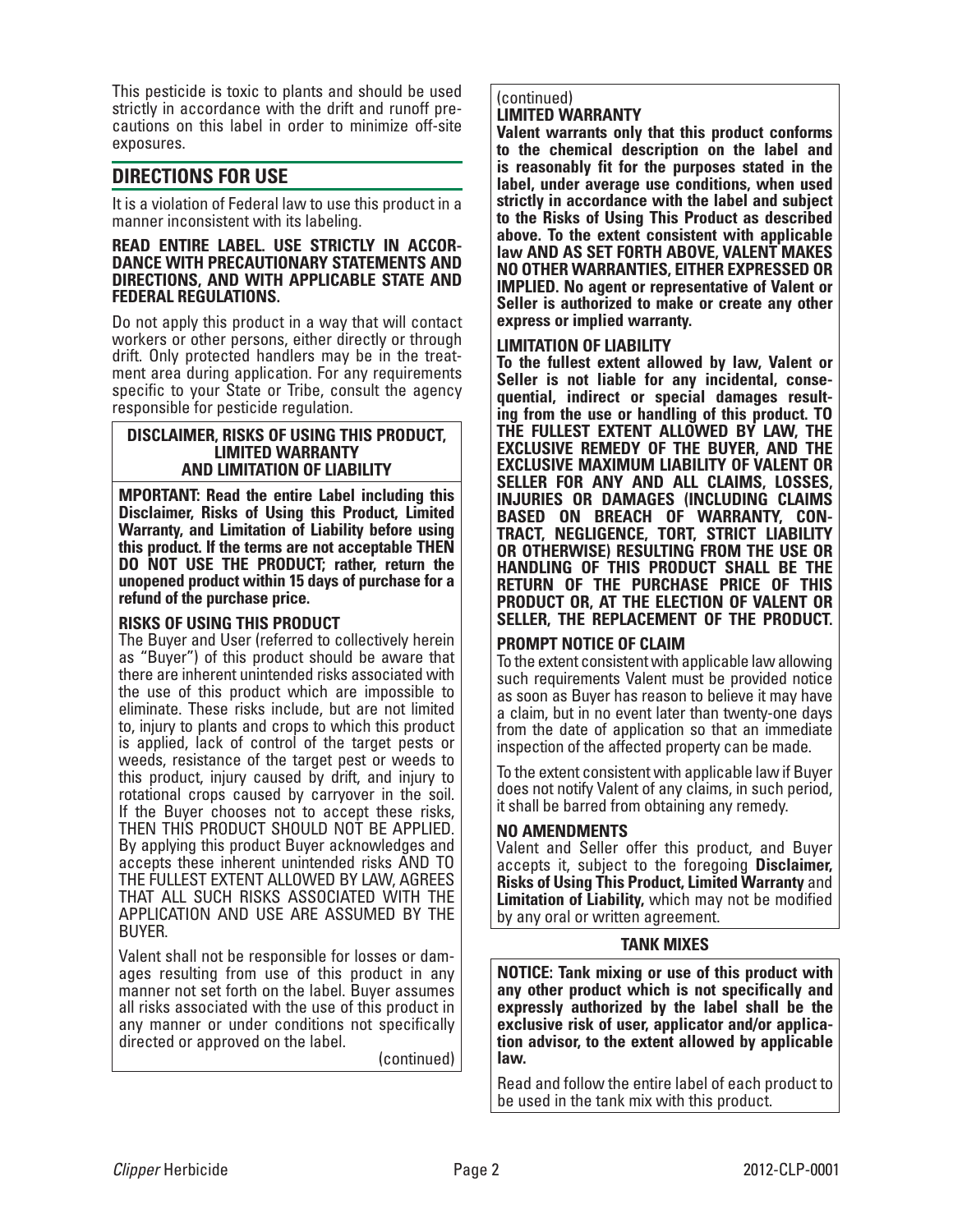## **PRODUCT INFORMATION**

*Clipper* Herbicide is a fast acting contact herbicide that controls selected submersed, emergent and floating aquatic weeds. It is most effective when applied to young, actively growing weeds in water with a pH of less than 8.5.

*Clipper* Herbicide may be applied to the following quiescent or slow moving bodies of water:

- • Bayous
- • Canals
- Drainage ditches
- • Lakes
- • Marshes
- Ponds (including golf course ponds)
- • Reservoirs

Application of *Clipper* Herbicide to public aquatic areas may require special approval and/or permits. Consult with local state agencies, if required.

## **USE PRECAUTIONS AND RESTRICTIONS**

- Do not apply to intertidal or estuarine areas.
- There is no post-application holding restriction against use of treated water for drinking or recreational purposes (e.g. swimming, fishing).
- In areas with dense weed vegetation only treat 1/2 the water body at one time and wait 10-14 days before treating the remaining area. Do not re-treat the same section of water within 28 days of application.
- Treated water may not be used for irrigation purposes on food crops until at least five (5) days after application.
- Treated water may be used for irrigation purposes on turf and landscape ornamentals as outlined in the *Irrigation Restrictions Following Application* table.
- Do not use in water utilized for crawfish farming.
- Do not re-treat the same section of water with *Clipper* Herbicide more than 6 times per year.
- • Do not exceed 400 ppb of *Clipper* Herbicide during any one application.

| <b>Application</b><br><b>Method</b> | <b>Application</b><br><b>Rate</b> | <b>Water</b><br><b>Depth</b> | <b>Turf and</b><br><b>Landscape</b><br><b>Ornamentals</b> | <b>Ornamentals Grown for</b><br><b>Production in Greenhouse</b><br>and Nursery |
|-------------------------------------|-----------------------------------|------------------------------|-----------------------------------------------------------|--------------------------------------------------------------------------------|
| Surface Spray                       | 6 to 12 oz per                    | Greater than 3 feet          | None                                                      | 5 days                                                                         |
|                                     | surface acre                      | Less than 3 feet             | 12 hours                                                  | 5 days                                                                         |
|                                     | Less than 200 ppb                 | N/A                          | l day                                                     | 5 days                                                                         |
| Subsurface                          | 200 to 300 ppb                    | N/A                          | 2 days                                                    | 5 days                                                                         |
|                                     | 300 to 400 ppb                    | N/A                          | 3 days                                                    | 5 days                                                                         |

### **IRRIGATION RESTRICTIONS FOLLOWING APPLICATION**

## **RESISTANCE MANAGEMENT**

*Clipper* Herbicide is a Group 14 herbicide. Any weed population may contain or develop plants that are resistant to *Clipper* Herbicide and other Group 14 herbicides. Weed species with acquired resistance to Group 14 herbicides may eventually dominate the weed population if Group 14 herbicides are used repeatedly in the same water body or in successive years as the primary method of control for targeted species. This may result in partial or total loss of control of those species by *Clipper* Herbicide or other Group 14 herbicides.

To delay or prevent herbicide resistance consider the following recommendations:

- • Avoid the consecutive use of *Clipper* Herbicide or other herbicides that have a similar target site of action.
- Alternate herbicides used for aquatic weed control.
- Base herbicide use on a comprehensive Integrated Pest Management (IPM) program.
- Monitor treated weed populations for loss of efficacy.
- Contact your local extension specialist, other experts appropriate to aquatic use, and/or manufacturer for resistance and/or integrated weed management recommendations.

For further information or to report suspected resis-<br>tance, you may contact Valent U.S.A. Corporation at the following toll-free number: 800-89-VALENT (898-2536).

## **SPRAY DRIFT MANAGEMENT FOR FOLIAR OR SURFACE APPLICATIONS**

Avoiding spray drift at the application site is the responsibility of the applicator. The interaction of many equipment and weather-related factors determine the potential for spray drift. The applicator is responsible for considering all these factors when making decisions.

Do not spray *Clipper* Herbicide under circumstances where spray droplets may drift on to unprotected persons, or plantings of food, forage or crops that might be damaged, or rendered unfit for sale, use or consumption. These precautions are not applicable for subsurface injection by closed systems.

- Use the largest droplet size consistent with acceptable efficacy. Formation of very small droplets may be minimized by appropriate nozzle selection, by orienting nozzles away from the air stream as much as possible and by avoiding excessive spray boom pressure. For ground boom and aerial applications, use medium or coarser spray nozzles according to ASAE 572 definition for standard nozzles or a volume mean diameter (VMD) of 300 microns or greater for spinning atomizer nozzles.
- Make aerial, ground or watercraft-based applications when wind velocity favors on-target product deposition. Apply only when the wind speed is less than or equal to 10 mph.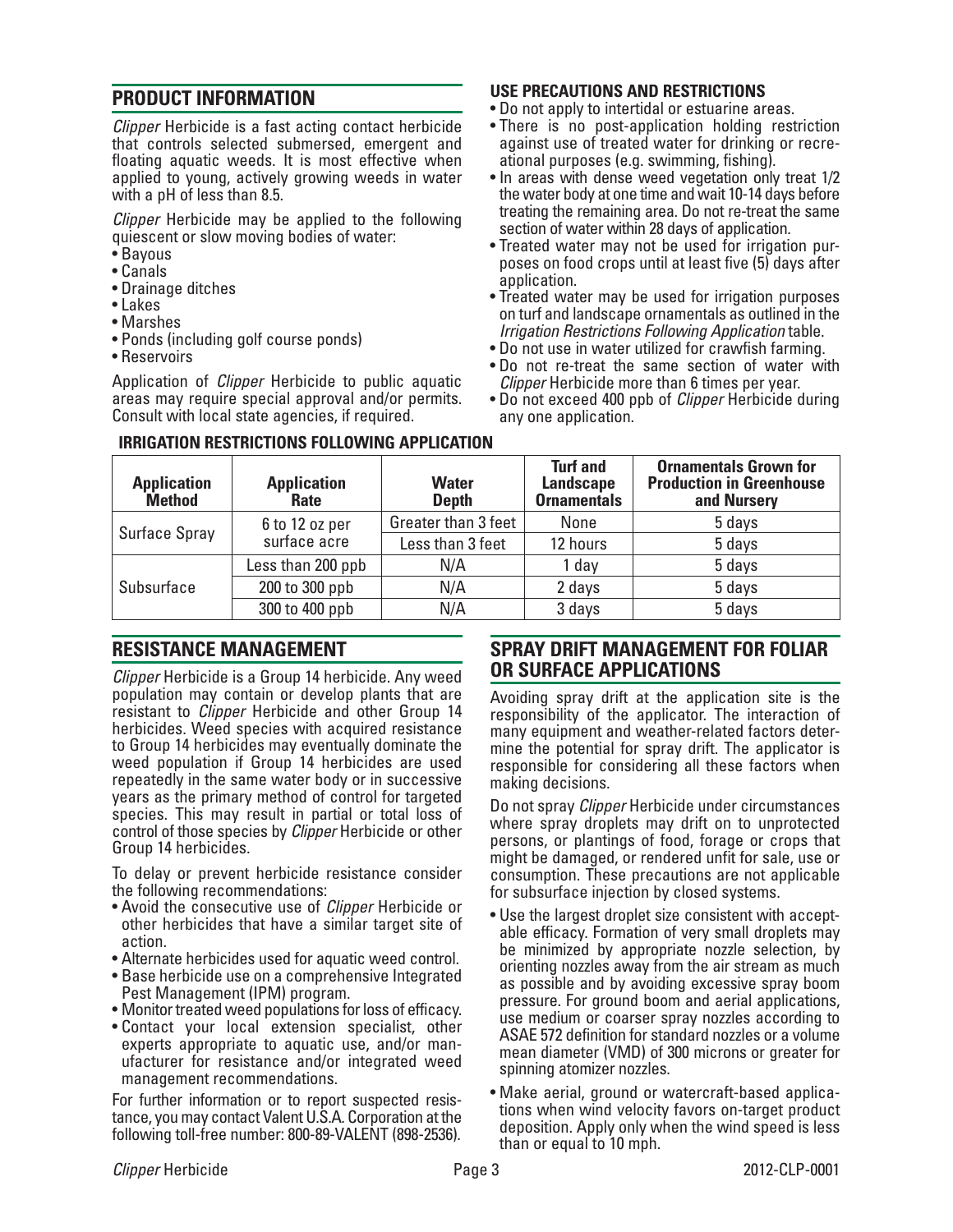- Do not make aerial or ground applications into areas of temperature inversions. Inversions are characterized by stable air and increasing temperatures with increasing distance above the ground. Mist or fog may indicate the presence of an inversion in humid areas. Where permissible by local regulations, the applicator may detect the presence of an inversion by producing smoke and observing a smoke layer near the ground surface.
- Low humidity and high temperatures increase the evaporation rate of spray droplets, and therefore the likelihood of increased spray drift. Avoid spraying during conditions of low humidity and/or high tem- peratures.

Properly maintain and calibrate all aerial, ground and water based application equipment.

Where states have more stringent regulations, they should be observed.

## **APPLICATION AND SPRAYER INFORMATION**

#### **Mixing Instructions**

- Mix with water having pH of 5 to 7. If pH is higher than 7, use an appropriate buffer to reduce pH to desirable range.
- Fill clean spray tank 1/2 full of desired level with water and add buffering agent if necessary.
- • Add the required amount of *Clipper* Herbicide to the spray tank while agitating.
- Fill spray tank to desired level with water. Ensure that *Clipper* Herbicide is thoroughly mixed before making applications. Agitation should continue until spray solution has been applied.
- Mix only the amount of spray solution that can be applied the day of mixing. Apply *Clipper* Herbicide within 12 hours of mixing.

### **ADDITIVES**

When applying *Clipper* Herbicide to the foliage of vant approved for use in aquatic sites. Valent recommends the use of a Chemical Producers and Distributors Association certified adjuvant. Mix *Clipper* Herbicide with a non-ionic surfactant containing at least 80% active ingredient. Follow adjuvant manufacturer's label rates. Mixing compatibility should be verified by a jar test before using.

#### **Jar Test to Determine Compatibility of Adjuvants and** *Clipper* **Herbicide**

Conduct a jar test before mixing commercial quantities of *Clipper* Herbicide, when using for the first time, when using new adjuvants or when a new water source is being used.

- 1. Add 1 pt of water to a quart jar. The water should be from the same source and have the same temperature as the water used in the spray tank mixing operation.
- 2. Add 3 grams (approximately 1 level tsp) of *Clipper* Herbicide for the 8 oz/A rate or 4 grams (approximately 1-1/2 tsp) for 12 oz/A rate to the jar. Gently mix until product disperses.
- 3. Add 60 ml (4 Tbsp or 2 fl oz) of additive to the quart jar and gently mix.
- 4. Place cap on jar, invert 10 times, let stand for 15 minutes, evaluate.
- 5. An ideal tank mix combination will be uniform and free of suspended particles. If any of the following conditions are observed the choice of adjuvant should be questioned:
	- a) Layer of oil or globules on the solution surface.
	- b) Flocculation: Fine particles in suspension or as a layer on the bottom of the jar.
	- c) Clabbering: Thickening texture (coagulated) like gelatin.

## **Sprayer Cleanup**

If spray equipment is dedicated to application of aquatic herbicides, the following steps are recommended to clean the spray equipment:

• Completely drain the spray tank and rinse the application equipment thoroughly, including the inside and outside of the tank and all in-line screens.

If spray equipment will be used for purposes other than applying aquatic herbicides, it must be thoroughly cleaned following application of *Clipper* Herbicide. The following steps must be used to clean the spray equipment:

- 1. Completely drain the spray tank and rinse the application equipment thoroughly, including the inside and outside of the tank and all in-line screens.
- 2. Fill the tank with clean water and flush all hoses, booms, screens and nozzles.
- 3. Top off tank with clean water.
- 4. Circulate through sprayer for 5 minutes.
- 5. Then flush all hoses, booms, screens and nozzles for a minimum of 15 minutes.
- 6. Drain tank completely.
- 7. Remove all nozzles and screens and rinse them with clean water.

### **AERIAL APPLICATION**

To obtain satisfactory weed control, aerial appli- cation of *Clipper* Herbicide, must provide uniform coverage of surface weeds and sufficient contact time. When applied by air, *Clipper* Herbicide may not provide adequate control of some submersed weeds. Do not apply by air when significant drift on to non-target plants may occur or when wind velocity is more than 10 mph. Avoid spraying *Clipper* Herbicide within 200 feet of dwellings, adjacent sensitive crops or environmentally sensitive areas. To obtain satisfactory application and avoid drift, the following directions must be observed:

### **Volume and Pressure**

 Apply *Clipper* Herbicide in 5 gals of water per acre, with a maximum spray pressure of 40 PSI. Application at less than 5 gals per acre may not provide adequate weed control. Higher gallonage applications generally provide more consistent weed control.

### **Nozzles and Nozzle Operation**

 Use nozzles that produce flat or hollow cone spray patterns. Use non-drip type nozzles such as dia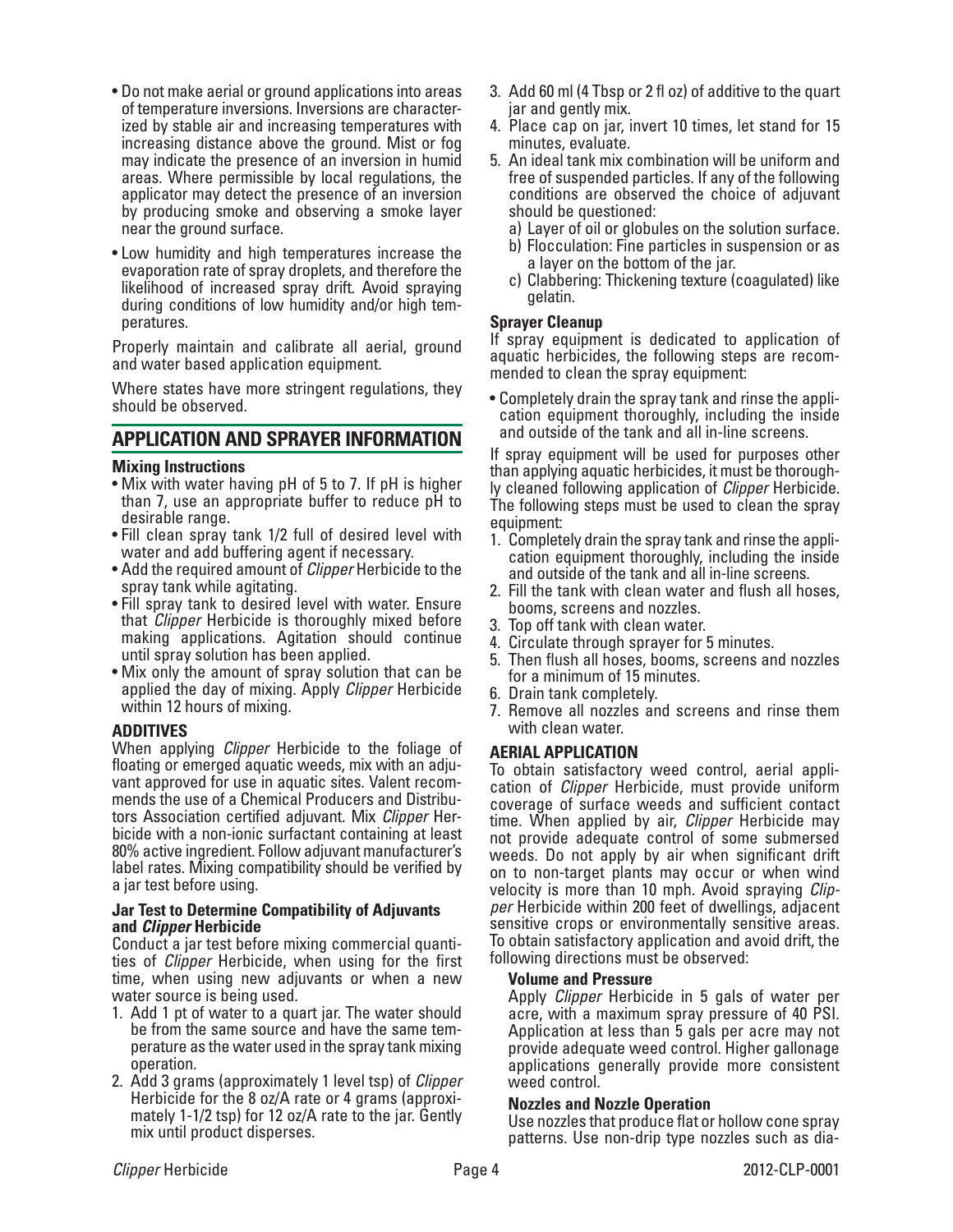phragm type nozzles to avoid unwanted discharge of spray solution. The nozzle must be directed toward the rear of the aircraft, at an angle between 0° and 15° downward. Do not place nozzles on the outer 25% of the wings or rotors.

#### **Adjuvants**

 Refer to the additive section or the tank mix part- ners label for adjuvant recommendation.

## **DIRECTIONS FOR USE TO CONTROL FLOATING AND EMERGED WEEDS USING SURFACE APPLICATION**

*Clipper* Herbicide will control weeds and algae list- ed in Table 1, *Floating and Emerged Weeds* when ment. For best results, apply *Clipper* Herbicide to the foliage of actively growing weeds.

#### **Table 1. Floating and Emerged Weeds**

| <b>Common Name</b>     | <b>Scientific Name</b>      |
|------------------------|-----------------------------|
| <b>Alligator Weed</b>  | Alternanthera philoxeroides |
| <b>Duckweed</b>        | Lemna spp.                  |
| Frog's-bit             | Limnobium spongia           |
| <b>Water Fern</b>      | Salvinia spp.               |
| <b>Water Lettuce</b>   | Pistia stratiotes           |
| Watermeal              | Wolffia spp.                |
| <b>Water Pennywort</b> | Hydrocotyle spp.            |
| Filamentous algae      | Pithophora                  |
| Filamentous algae      | Cladophora                  |

#### **Surface Application**

Apply *Clipper* Herbicide as a broadcast spray at 6 to 12 ounces of formulated product per acre plus an adjuvant approved for use in aquatics.

*Clipper* Herbicide is a contact herbicide that quickly degrades in the water column so plants that do not initially come in contact with the herbicide will not be controlled. Apply *Clipper* Herbicide in a minimum of 30 gals of water per acre to all areas of the water body where weeds exist. Coverage is essential for effective control as all floating weeds need to be exposed to lethal concentrations in all parts of the water body. Any untreated escapes or re-introductions of plants that were not treated will reestablish in areas where surface weeds had previously been controlled. If a second application is required to provide control, it is recommended that a treatment be made once the return of these weeds is first observed, but no sooner than 28 days after the last treatment.

Application of *Clipper* Herbicide during early morning hours may enhance weed control. When applying to densely packed actively growing surface weeds, ensure adequate coverage. Rapid decomposition of vegetation resulting from herbicide treatment can result in loss of oxygen in water. A sudden decrease in dissolved oxygen can result in fish suffocation. If aquatic vegetation is dense, treat floating surface weeds in sections to avoid a rapid decrease in dissolved oxygen.

*Clipper* Herbicide may be tank mixed with 2,4-D, diquat, glyphosate or other registered foliar applied herbicides for enhanced control of floating and emergent weeds.

Consult a manufacturer's label for specific rate restrictions and weeds controlled. Always follow the most restrictive label restrictions and precautions for all products used when making an application involving tank mixes.

#### **Application Equipment**

Apply *Clipper* Herbicide with sprayers equipped with nozzles designed to deliver the desired spray pressure and spray volume. Apply by backpack or handgun sprayer, airboat, helicopter, airplane or other application equipment that will ensure thorough coverage of target plant foliage.

## **DIRECTIONS FOR USE TO CONTROL SUBMERSED AND FLOATING WEEDS USING SUBSURFACE APPLICATION**

*Clipper* Herbicide will control submersed and floating weeds listed in Table 2, *Submersed and Floating Weeds Controlled by Subsurface Application*, when applied subsurface with appropriate equipment.

|  |                           |  | <b>Table 2. Submersed and Floating Weeds Controlled</b> |
|--|---------------------------|--|---------------------------------------------------------|
|  | by Subsurface Application |  |                                                         |

| <b>Common Name</b>     | <b>Scientific Name</b>     |
|------------------------|----------------------------|
| Coontail               | Ceratophyllum demersum     |
| Duckweed               | Lemna spp.                 |
| Fanwort                | Cabomba caroliniana        |
| Hydrilla               | Hydrilla verticillata      |
| Hygrophila             | Hygrophila polysperma      |
| Naiad, Southern        | Najas guadalupensis        |
| Pondweed, Curlyleaf    | Potamogeton crispus        |
| Pondweed, Sago         | Potamogeton pectinatus     |
| Pondweed,              | Potamogeton diversifolius  |
| Variable-Leaf          |                            |
| Water Fern             | Salvinia spp.              |
| Water Lettuce          | Pistia stratiotes          |
| Watermeal              | Wolffia spp.               |
| Watermilfoil, Eurasian | Myriophyllum spicatum      |
| Watermilfoil,          | Myriophyllum heterophyllum |
| Variable-Leaf          |                            |

### **Subsurface Application**

Apply *Clipper* Herbicide at a rate that will produce an initial concentration of 200 to 400 ppb (of active ingredient flumioxazin) in the water column.

*Clipper*Herbicide is rapidly absorbed by target plants, but also breaks down quickly in water with a pH greater than 8.5. The pH of water surrounding mats of submersed vegetation can exceed 8.5 by early to mid-day, due to photosynthetic processes. Application of *Clipper* Herbicide under these conditions may provide only partial weed control, and regrowth is likely. For best control, apply *Clipper* Herbicide in a minimum of 30 gals of water per acre in the early morning to actively growing weeds and early in the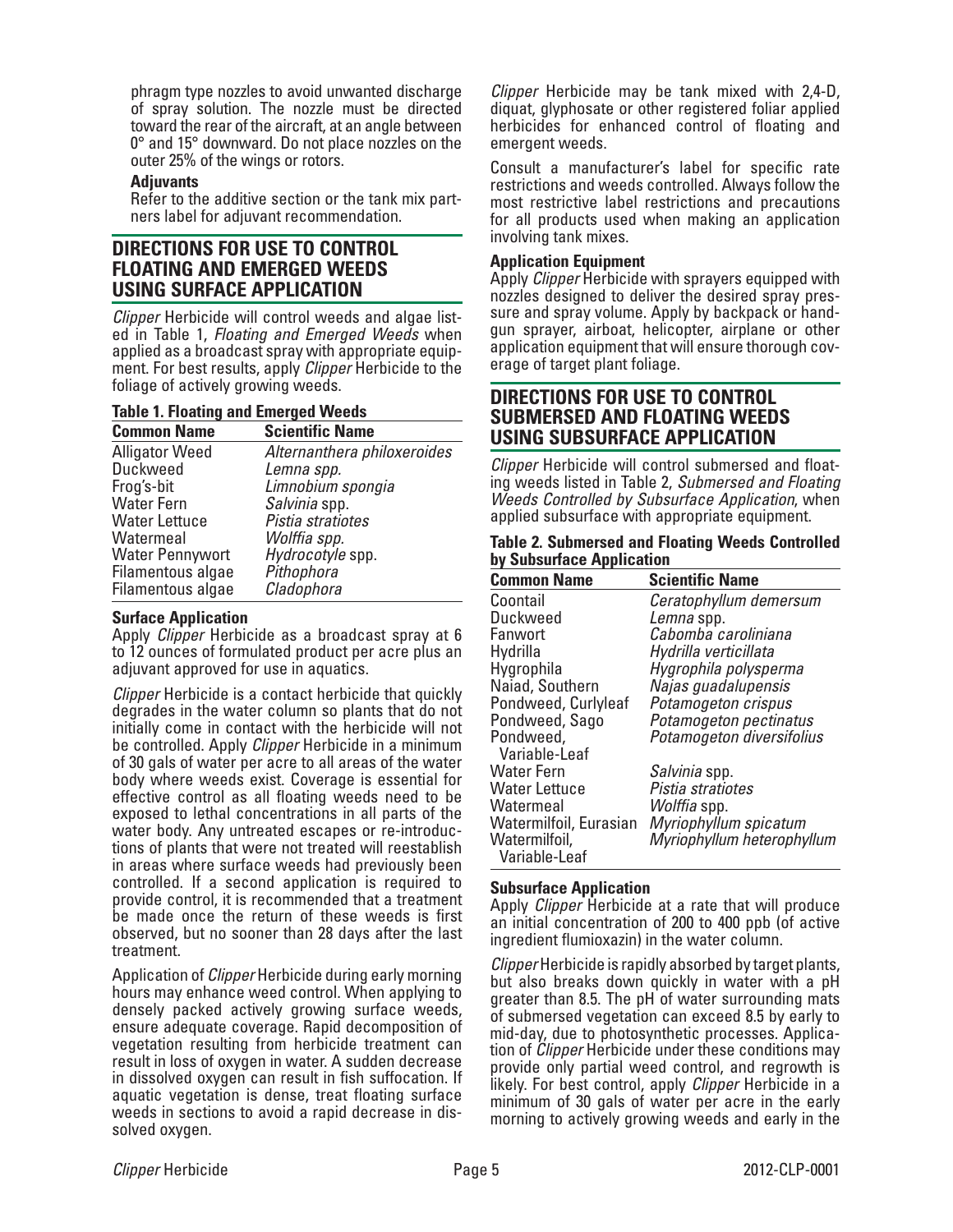season before surface matting occurs. Complete coverage and sufficient contact time of submersed weeds with *Clipper* Herbicide is required for optimal performance. Application of *Clipper* Herbicide with subsurface trailing hoses designed to distribute the herbicide within the plant stand will provide more effective and longer term control of submersed weeds. Use Table 3, Subsurface Application Rates to determine the amount of *Clipper* Herbicide needed to achieve desired concentration at different water depths. Use higher concentrations when weed biomass is heavy and/or weeds are more mature and topped out. Any untreated plants that are left in the water column can re-infest treated areas that had previously been controlled. If a second application is required to provide control, it is recommended that a treatment be made once the return of these weeds is first observed, but no sooner than 28 days after the last treatment.

When applying *Clipper* Herbicide to densely packed actively growing submersed weeds, a rapid decomposition of vegetation resulting from herbicide treatment can result in loss of oxygen in water. A sudden decrease in dissolved oxygen can result in fish suffocation. If aquatic vegetation is dense, treat submersed weeds in sections to avoid a rapid decrease in dissolved oxygen.

*Clipper* Herbicide may be tank mixed with other registered submersed applied herbicides for enhanced control of submersed and floating weeds.

#### **Application Equipment**

To improve distribution in the water column and ensure adequate coverage, apply *Clipper* Herbicide with subsurface trailing hoses in order to place the herbicide under the surface and throughout the biomass of aquatic vegetation. Keep swath width to a minimum in order to maximize contact with submersed aquatic vegetation.

#### **Information on Hydrilla Control in Florida**

*Clipper* Herbicide should be applied as a subsurface treatment for hydrilla control. For best control of hydrilla apply during the late Winter/early Spring and/ or early to late Fall. Efficacy of *Clipper* Herbicide will be enhanced at these timings due to lower potential biomass present and lower pH of the water. If applied to mature topped out hydrilla, *Clipper* Herbicide will cause some discoloration and loss of growing tips, but regrowth will be rapid.

Tank mixing *Clipper* Herbicide with other registered herbicides is recommended, especially if hydrilla is approaching maturity or biomass is heavy.

| <b>Water</b><br><b>Depth</b> | <b>Pounds of Clipper Herbicide</b><br>required per surface acre to achieve<br>desired water concentration |                |         |  |  |
|------------------------------|-----------------------------------------------------------------------------------------------------------|----------------|---------|--|--|
| (feet)                       | $200$ ppb                                                                                                 | <b>300 ppb</b> | 400 ppb |  |  |
|                              | 1.1                                                                                                       | 1.6            | 2.1     |  |  |
|                              | 2.1                                                                                                       | 3.2            | 4.2     |  |  |
| 3                            | 3.2                                                                                                       | 4.8            | 6.4     |  |  |
|                              | 4.2                                                                                                       | 6.4            | 8.5     |  |  |
| 5                            | 5.3                                                                                                       | 8.0            | 10.6    |  |  |
| 6                            | 6.4                                                                                                       | 9.5            | 12.7    |  |  |
|                              | 7.4                                                                                                       | 11.1           | 14.8    |  |  |

### **Table 3. Subsurface Application Rates**

Example: to achieve an initial concentration of 200 ppb of flumioxazin in a 4 foot deep water column, apply 4.2 lbs of *Clipper* Herbicide per surface acre.